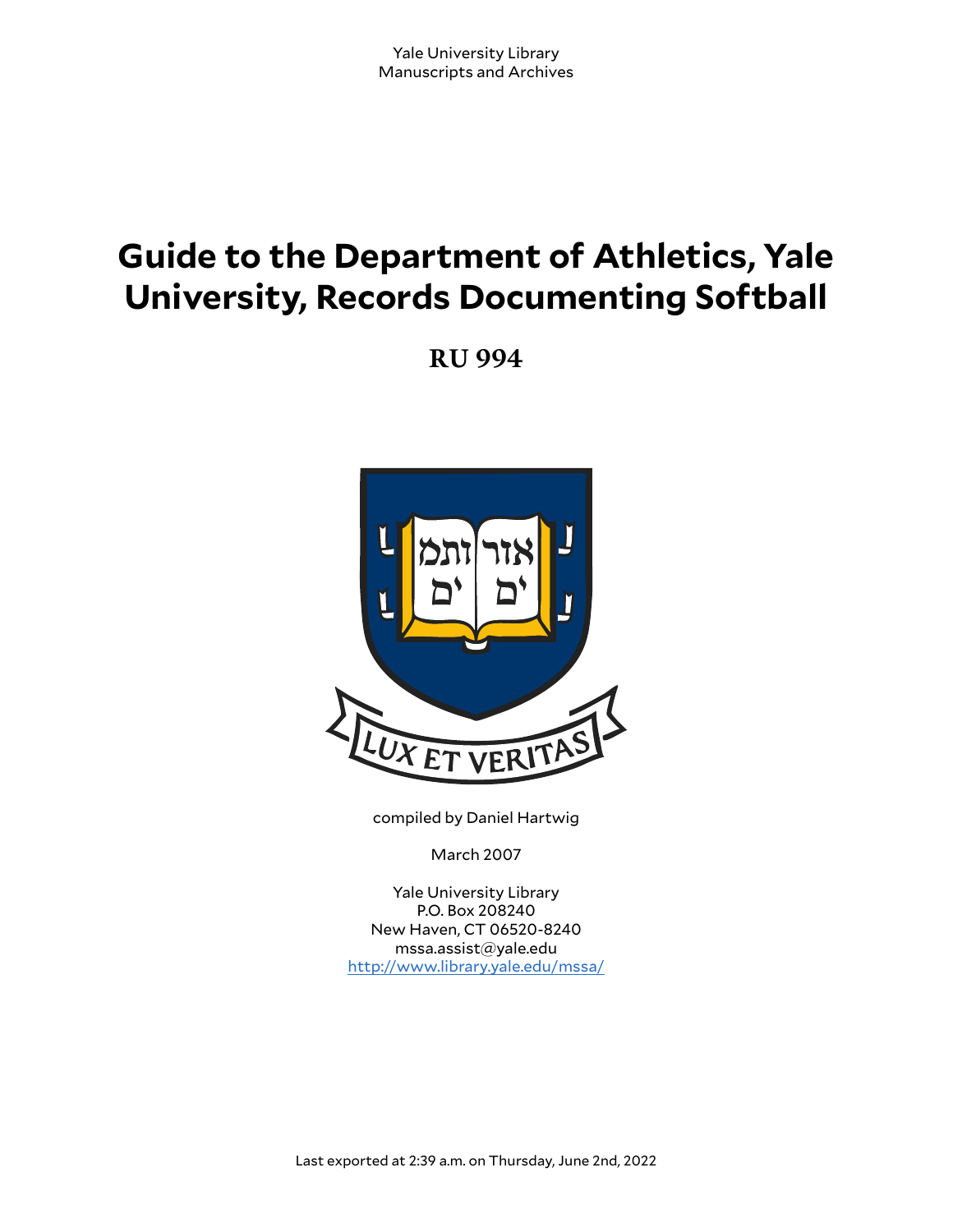# **Table of Contents**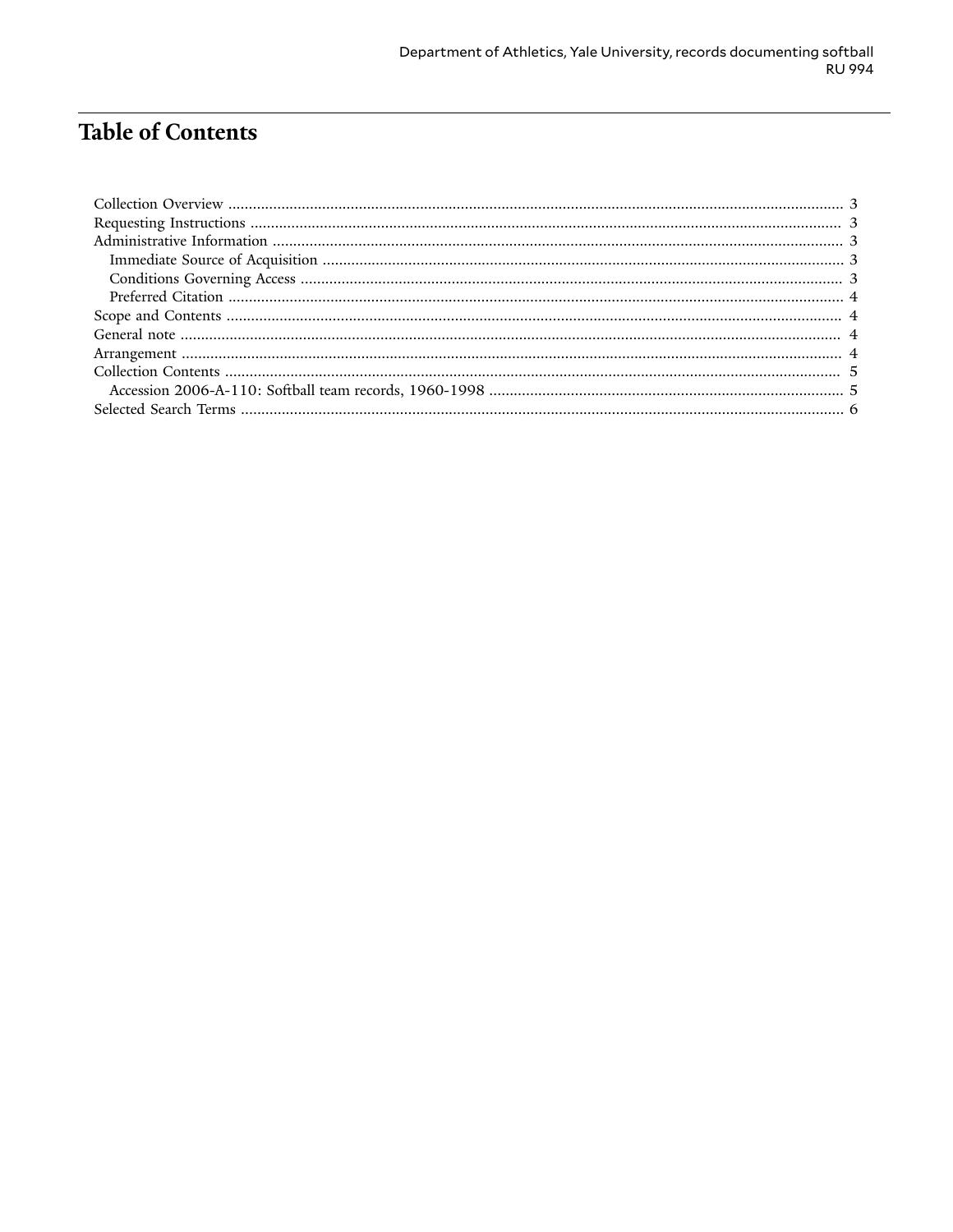## <span id="page-2-0"></span>**Collection Overview**

|                                                                                                                                                  | <b>REPOSITORY:</b> Manuscripts and Archives<br><b>Yale University Library</b><br>P.O. Box 208240<br>New Haven, CT 06520-8240<br>msa. assist@yale.edu<br>http://www.library.yale.edu/mssa/ |  |
|--------------------------------------------------------------------------------------------------------------------------------------------------|-------------------------------------------------------------------------------------------------------------------------------------------------------------------------------------------|--|
| <b>CALL NUMBER: RU 994</b>                                                                                                                       | <b>CREATOR:</b> Yale University. Dept. of Athletics                                                                                                                                       |  |
|                                                                                                                                                  |                                                                                                                                                                                           |  |
|                                                                                                                                                  | <b>TITLE:</b> Department of Athletics, Yale University, records documenting softball                                                                                                      |  |
|                                                                                                                                                  | <b>DATES: 1981-1998</b>                                                                                                                                                                   |  |
| PHYSICAL DESCRIPTION: 0.5 linear feet (1 box)                                                                                                    |                                                                                                                                                                                           |  |
| <b>LANGUAGE: English</b>                                                                                                                         |                                                                                                                                                                                           |  |
|                                                                                                                                                  | <b>SUMMARY:</b> The records consist of scorebooks, minutes, and reports documenting<br>softball at Yale University.                                                                       |  |
| <b>ONLINE FINDING AID:</b> To cite or bookmark this finding aid, please use the following link: https://<br>hdl.handle.net/10079/fa/mssa.ru.0994 |                                                                                                                                                                                           |  |

## <span id="page-2-1"></span>**Requesting Instructions**

To request items from this collection for use in the Manuscripts and Archives reading room, please use the request links in the HTML version of this finding aid, available at [https://hdl.handle.net/10079/fa/](https://hdl.handle.net/10079/fa/mssa.ru.0994) [mssa.ru.0994](https://hdl.handle.net/10079/fa/mssa.ru.0994).

To order reproductions from this collection, please go to [http://www.library.yale.edu/mssa/](http://www.library.yale.edu/mssa/ifr_copy_order.html) [ifr\\_copy\\_order.html.](http://www.library.yale.edu/mssa/ifr_copy_order.html) The information you will need to submit an order includes: the collection call number, collection title, series or accession number, box number, and folder number or name.

Key to the container abbreviations used in the PDF finding aid:

b. box

## <span id="page-2-2"></span>**Administrative Information**

## <span id="page-2-3"></span>**Immediate Source of Acquisition**

The materials were transferred from the Department of Athletics, Yale University, 2005.

#### <span id="page-2-4"></span>**Conditions Governing Access**

Access to the materials is restricted. See Collection Contents for details.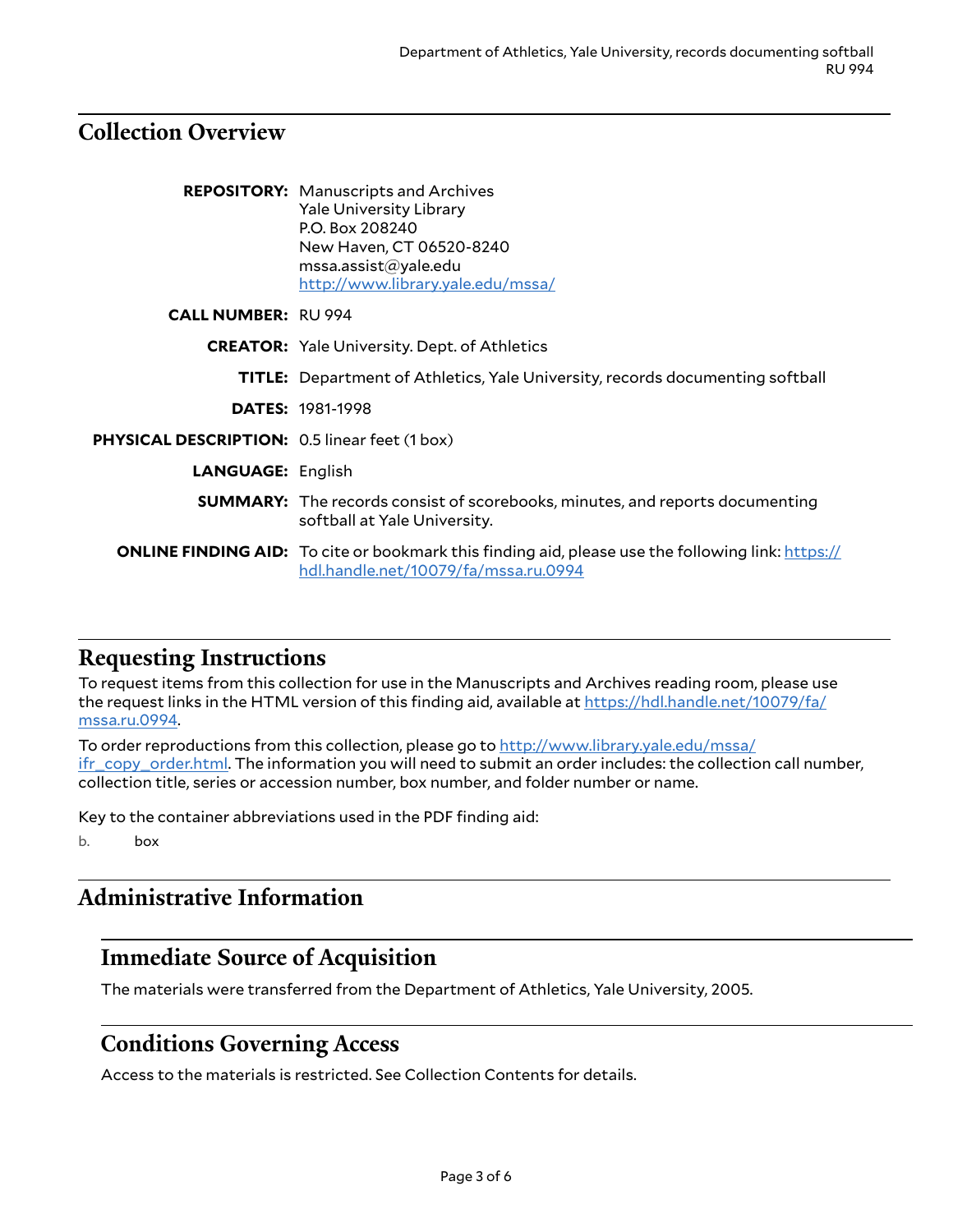## <span id="page-3-0"></span>**Preferred Citation**

Department of Athletics, Yale University, Records Documenting Softball (RU 994). Manuscripts and Archives, Yale University Library.

## <span id="page-3-1"></span>**Scope and Contents**

The records consist of scorebooks, minutes, and reports documenting softball at Yale University.

#### <span id="page-3-2"></span>**General note**

Forms part of Yale Record Group 38-B (YRG 38-B), Records documenting specific sports at Yale.

#### <span id="page-3-3"></span>**Arrangement**

The records are arranged by topic.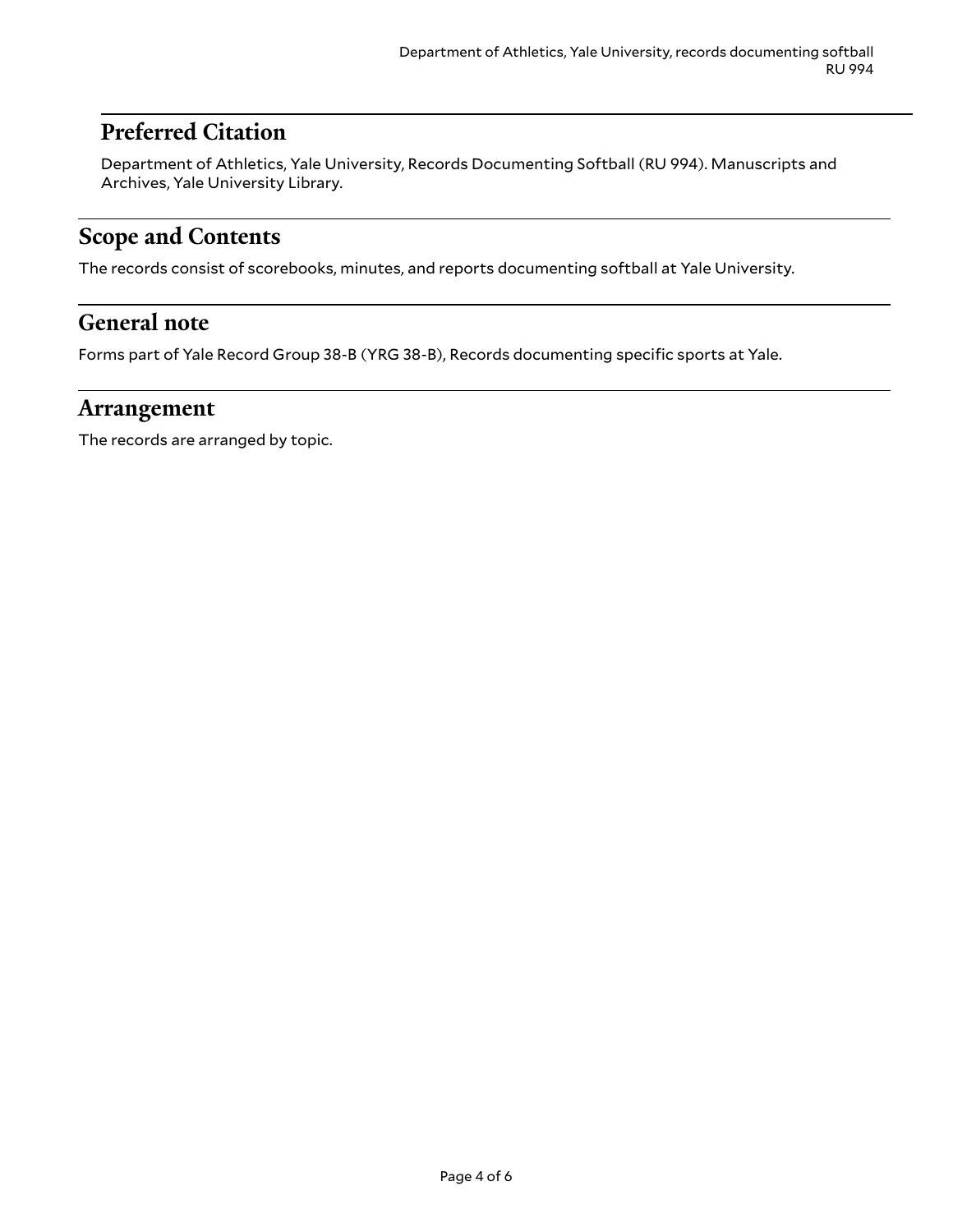# <span id="page-4-0"></span>**Collection Contents Accession 2006-A-110: So(ball team records, 1960-1998**

<span id="page-4-1"></span>Restricted until Jan 1, 2023

| b.1 | Official NCAA Baseball/Softball Scorebook | 1998      |
|-----|-------------------------------------------|-----------|
|     | Score Book                                |           |
| b.2 | 1960-1964                                 |           |
| b.3 | 1965-1967                                 |           |
| b.1 | 1981                                      |           |
| b.1 | 1982-1983                                 |           |
| b.1 | 1983                                      |           |
| b.1 | General Administrative                    | 1981-1986 |
| b.1 | Softball Association                      | 1987-1988 |
| b.1 | Varsity Budget                            | 1985      |
| b.1 | Varsity Post Season                       | 1988      |
| b.1 | <b>Varsity Recess</b>                     | 1988      |
| b.1 | Reports                                   | 1982      |
| b.1 | Publications                              | 1982-1989 |